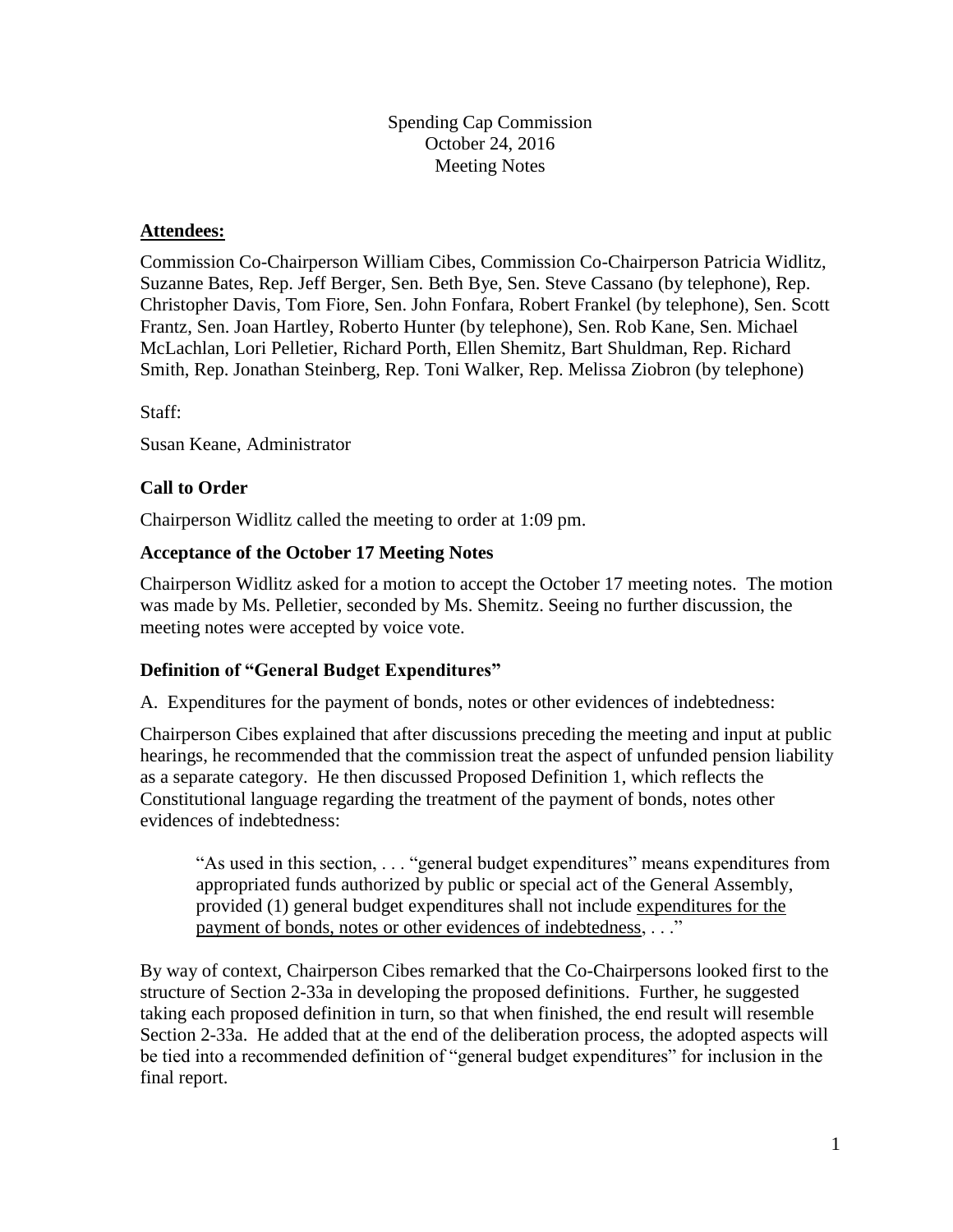Chairperson Cibes then moved adoption of Proposed Definition 1. The motion was seconded by Ms. Pelletier.

Mr. Shuldman offered the following amendment, which was seconded by Sen. Frantz:

…(1) general budget expenditures for any fiscal year shall not exceed those authorized during the previous fiscal year by a percentage which shall be determined by the greater of the percentage increase in personal income or the percentage increase in inflation, and (2)general budget expenditures shall not include expenditures for payment of the principal of and interest on bonds, notes or other evidences of indebtedness as issued by the state treasurer, expenditures pursuant to section 4-30a, or current or increased expenditures for statutory grants to distressed municipalities, provided such grants are in effect on July 1, 1991, and (2) expenditures for the implementation of federal mandates or court orders shall not be considered general budget expenditures for the first fiscal year in which such expenditures are authorized, but shall be considered general budget expenditures for such year for the purposes of determining general budget expenditures for the ensuing fiscal year. As used in this section, "federal mandates" means those programs or services in which the state must participate, or in which the state participated on July 1, 1991, and in which the state must meet federal entitlement and eligibility criteria in order to receive federal reimbursement, provided expenditures for program or service components which are optional under federal law or regulation shall be considered general budget expenditures "other evidences of indebtedness" means a security as defined by federal law.

Chairperson Cibes and Ms. Shemitz spoke in opposition to the amendment.

In response to questions and comments by Mr. Hunter, Mr. Shuldman agreed to remove "other evidences of indebtedness means a security as defined by federal law" from his proposed amendment.

Mr. Fiore and Chairperson Cibes expressed their concerns and questions regarding the proposed amendment.

Chairperson Widlitz then called for a vote on the proposed amendment. The amendment failed, with 8 voting yea, and 13 voting nay.

Mr. Shuldman and Chairperson Cibes further discussed Proposed Definition 1.

Chairperson Widlitz called for a vote on Proposed Definition 1. The proposal was adopted, with 20 voting yea, and 2 voting nay.

B. Expenditures pursuant to Section 4-30a:

Chairperson Cibes offered Proposed Definition 2:

"As used in this section, . . . "general budget expenditures" means expenditures from appropriated funds authorized by public or special act of the General Assembly,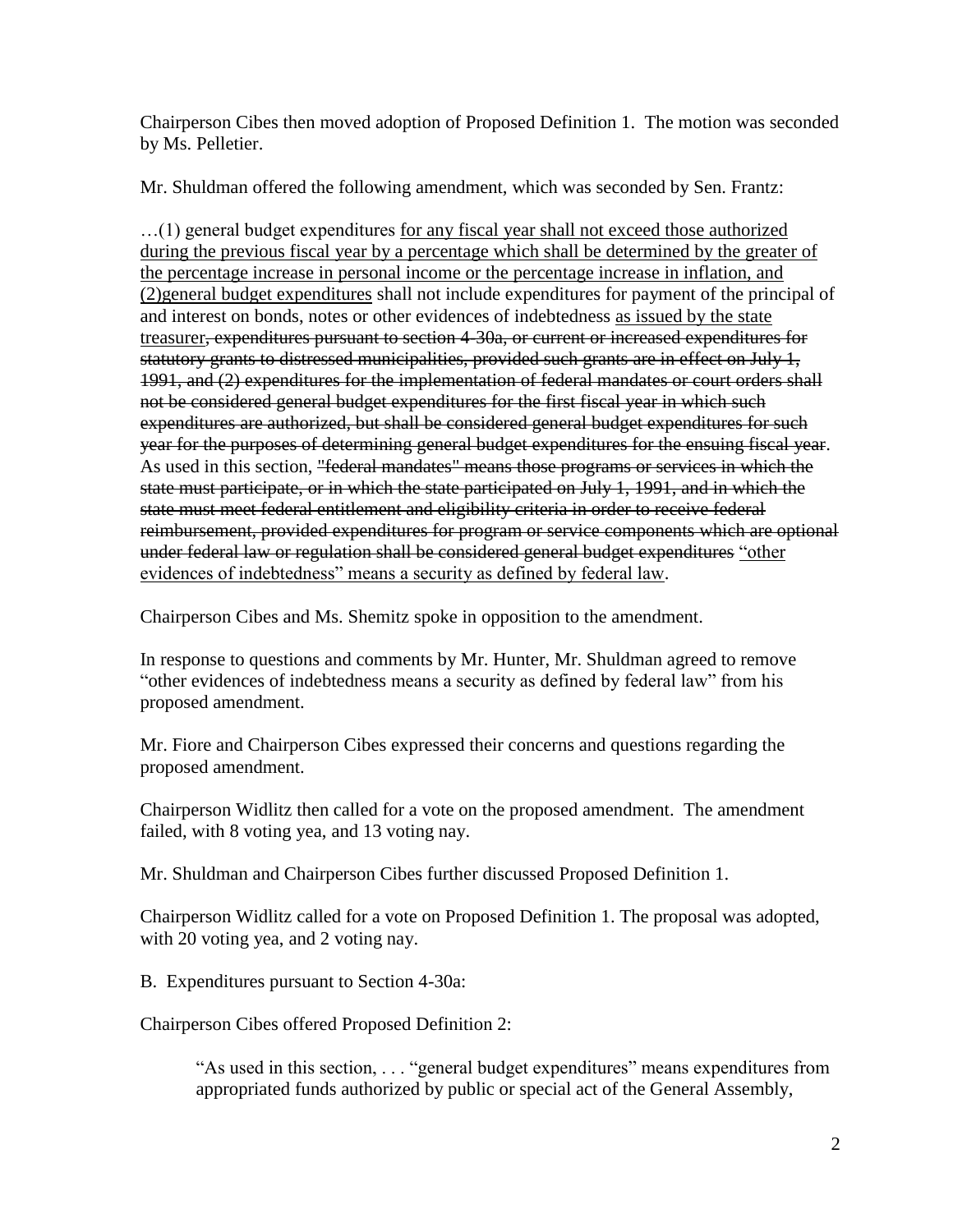provided (1) general budget expenditures shall not include . . . expenditures pursuant to section  $4-30a$ , ... "

He reminded members that Section 4-30a deals with the creation of the Budget Reserve Fund and expenditures that can be made from the Fund.

Chairperson Cibes moved adoption of the definition. Ms. Pelletier seconded the motion.

Sen. Kane expressed the concern that the commission was taking a piecemeal approach to the consideration of the various components of the definition of "general budget expenditures". Further, he spoke to the issue of votes being taken, thereby putting members on the record before there was a chance to negotiate the components in defining "general budget expenditures".

Chairperson Widlitz replied that the proposals were developed in response to members' requests for proposed language in writing. She stated that members will have the opportunity to amend the proposals. She added that further discussions lie ahead for completing the definitions. Chairperson Widlitz remarked that while she understood Sen. Kane's concerns, the process is leading to a final report on which everyone will have input and the ability to vote.

Sen. Kane stated that he understood Chairperson Widlitz's remarks. He again expressed his concern that by the time the final report is voted upon, members will have already been on record as voting in support or opposition to the various components proposed without the ability to negotiate those components.

Ms. Bates asked for clarification on what will be exempted from the Spending Cap under the proposed definition.

Chairperson Cibes responded that the excess monies allowed to be transferred to the State Employee's Retirement Fund will be exempt.

Ms. Shemitz and Chairperson Cibes discussed the effect of the proposal in allowing excess surplus funds paid toward the State Employees' Retirement Fund to be exempt under the Spending Cap.

Rep. Smith stated the he concurred with the concerns expressed by Sen. Kane regarding the process. He commented that he does not believe that the components should be considered in isolation; rather, they should be viewed in the context of a final product. He stated that he wanted his fellow commission members to understand that any "no" votes he may cast on agenda items were a reflection of those concerns, as he wants to see how the various components are interconnected before voting in favor of them.

In response to questions from Mr. Shuldman, Chairperson Cibes, Mr. Fiore and Ms. Shemitz provided additional explanation of the provisions of Section 4-30a, as well as the Constitutional amendment.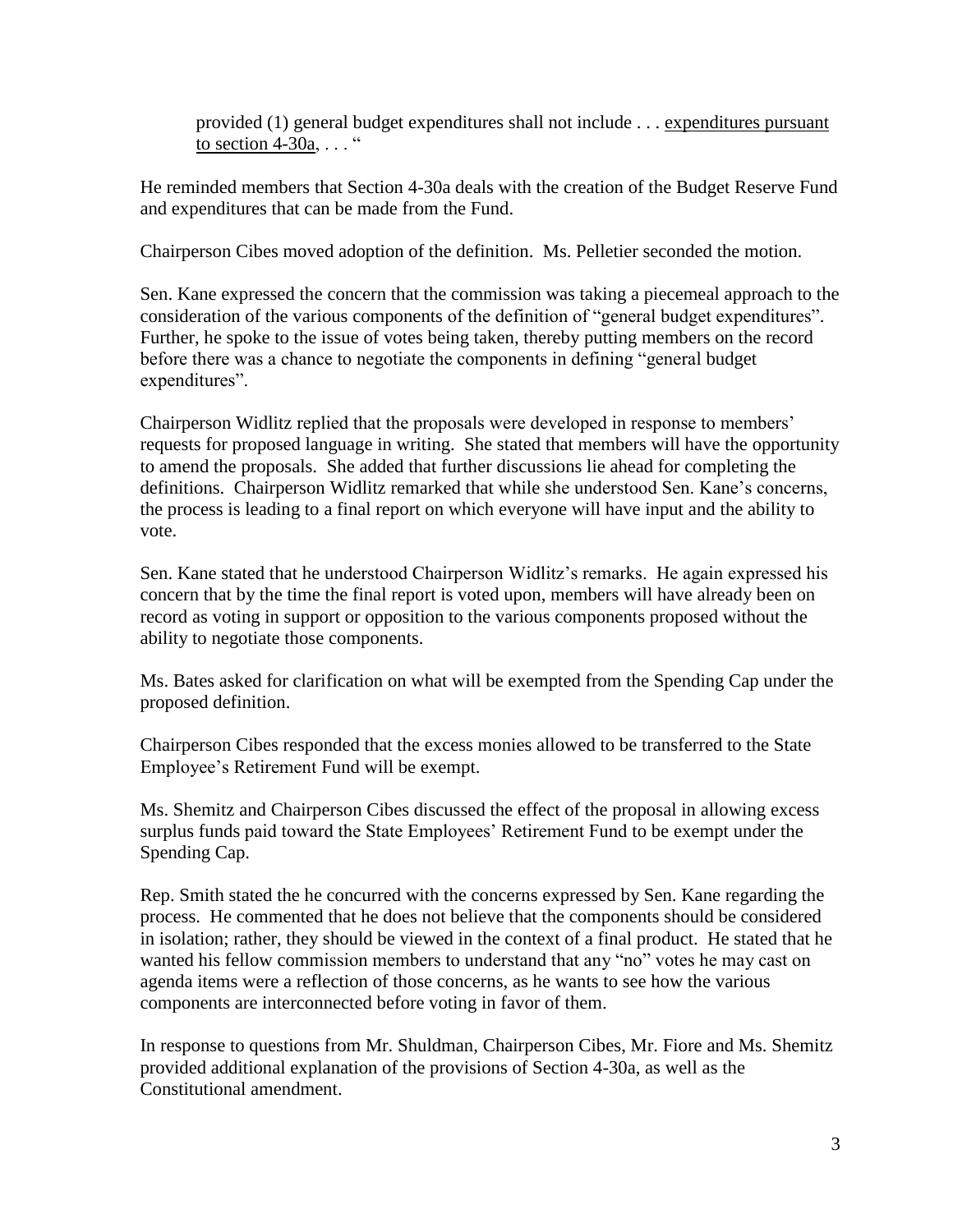Ms. Bates provided further explanation of the bipartisan approach that was used in crafting the provision of the Budget Reserve Fund language that allows monies to be funneled into the pension fund once a certain threshold has been reached. She stated that if Proposed Definition 2 is designed to limit only those funds from being exempt from the spending cap, she was comfortable with the proposal.

Chairperson Widlitz called for a vote on Proposed Definition 2. Sen. Kane stated that given his concerns regarding the process, he would be abstaining. The proposal was adopted, with 17 voting yea, and 5 abstaining.

C. The unfunded liability portion of state employees' and teachers' pensions:

Chairperson Cibes discussed Proposed Definition 3, which read as follows:

As used in this section, . . . "general budget expenditures" means expenditures from appropriated funds authorized by public or special act of the General Assembly, provided (1) general budget expenditures shall not include expenditures for payment of bonds, notes or other evidences of indebtedness, expenditures pursuant to section 4-30a, . . . expenditures in years prior to and including fiscal year 2022 for the payment of the portion of the ADEC representing the unfunded liability of any retirement system or alternative retirement program administered by the State Employees Retirement Commission or expenditures in years prior to and including fiscal year 2032 for the payment of the portion of the ADEC representing the unfunded liability of any retirement system or alternative retirement program administered by the teachers' retirement system, or for any such retirement system, expenditures for the payment of the portion of the ADEC representing any increase in the unfunded liability due to any changes in actuarial assumptions and cost methods.

He informed members that the proposal was developed in response to the suggestions and concerns raised at the last meeting. He explained that given the different circumstances for the state employees' and teachers' retirement systems, language was developed for each, and that the language included a phase-in period based on information previous provided by Secretary Barnes and Comptroller Lembo during their presentations before the commission. Further, he explained that during the phase-in period, the expenditures for the unfunded accrued past liability would be exempt from the spending cap, but the exemption would be sunset. Additionally, he explained that the provisions for each system include a "freeze", with the unfunded liability for SERS being frozen at the level determined by actuarial analysis as of June 30, 2020, and the unfunded liability for TRS being frozen at the level as of the end of the currently established amortization period (SFY 2032). He said that the aim of this proposal is to give the bond rating agencies and the taxpayers some assurance that the state is handling the situation in such a way that the state's bond rating continues to allow the state to borrow money, and to provide some sense of stability to the taxpayers.

Chairperson Cibes then moved adoption of Proposed Definition 3. Ms. Pelletier seconded the motion.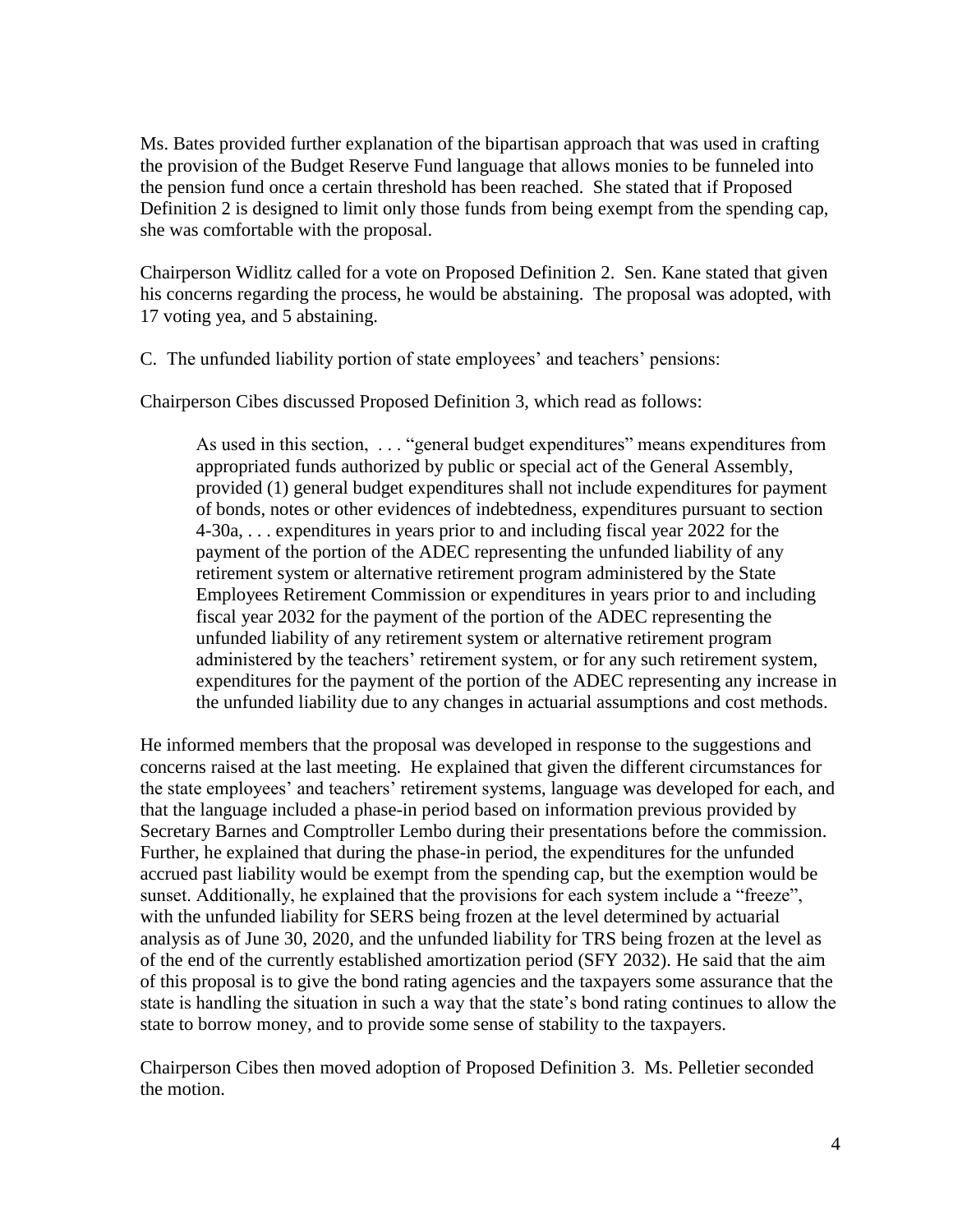Chairperson Widlitz commented that a lot of work had gone into the proposed definition in order to address the concerns of commission members. She shared that she and Chairperson Cibes wanted to develop a simple statement – that the current unfunded liability would be outside the spending cap, but there would be a "date certain" established that would require that from that time forward all pension costs would be under the spending cap. She informed members that the task was not as simple as originally thought, as there are 3 pension funds, each with their own amortization period. Chairperson Widlitz said that the Co-Chairs sought expert advice from various sources in their efforts to draft a compromise that they believed could work. She spoke of the discussion with Oz Griebel of MetroHartford Alliance following his testimony at the Hartford public hearing, who thought that the adoption of a plan to phase out the unfunded liabilities would demonstrate stability and predictability to the business community.

Ms. Shemitz raised the issue of rebasing. It was determined that the commission would discuss the issue at a future meeting, as it is on the menu of options to be considered/discussed at a later time.

Sen. McLachlan expressed his concern that his previous comments on this topic have been taken out of context. He explained that when he indicated that at the "end of the day" if the topic of unfunded pension liabilities was the last thing on the table for compromise and negotiation to ensure passage by the General Assembly, he meant that inclusion or exclusion of those dollars would be considered along with all the other components of "general budget expenditures" and not acted on alone. He stated that he is not comfortable considering each item individually, as where he may stand on a topic would be influenced by what is done with all the other items. Further, he stated that his willingness to exclude the unfunded pension obligations from the spending cap will be determined ultimately by what is done with all the items being considered by the commission. He shared that given the piecemeal approach being taken and the concerns of Sen. Kane and Rep. Smith, he would be abstaining on this proposal.

Rep. Smith asked Chairperson Cibes if the sunset language were to be adopted, would a three-fifths vote be needed to change it.

Chairperson Cibes responded that the language being considered is intended to be included in the replacement of Sec. 2-33a. He explained that if the replacement is adopted by a threefifths vote, it would be the incorporation of the Constitutional spending cap in the statutes, and any changes to that language would have to be adopted by a three-fifths vote.

The proposal was further discussed by Rep. Smith and Chairperson Cibes, including a discussion of negotiations with SEBAC.

Rep. Steinberg stated that although he understands Chairperson Cibes' desire to acknowledge the "wrinkle" that could be created by the need to restructure the assumptions on the returns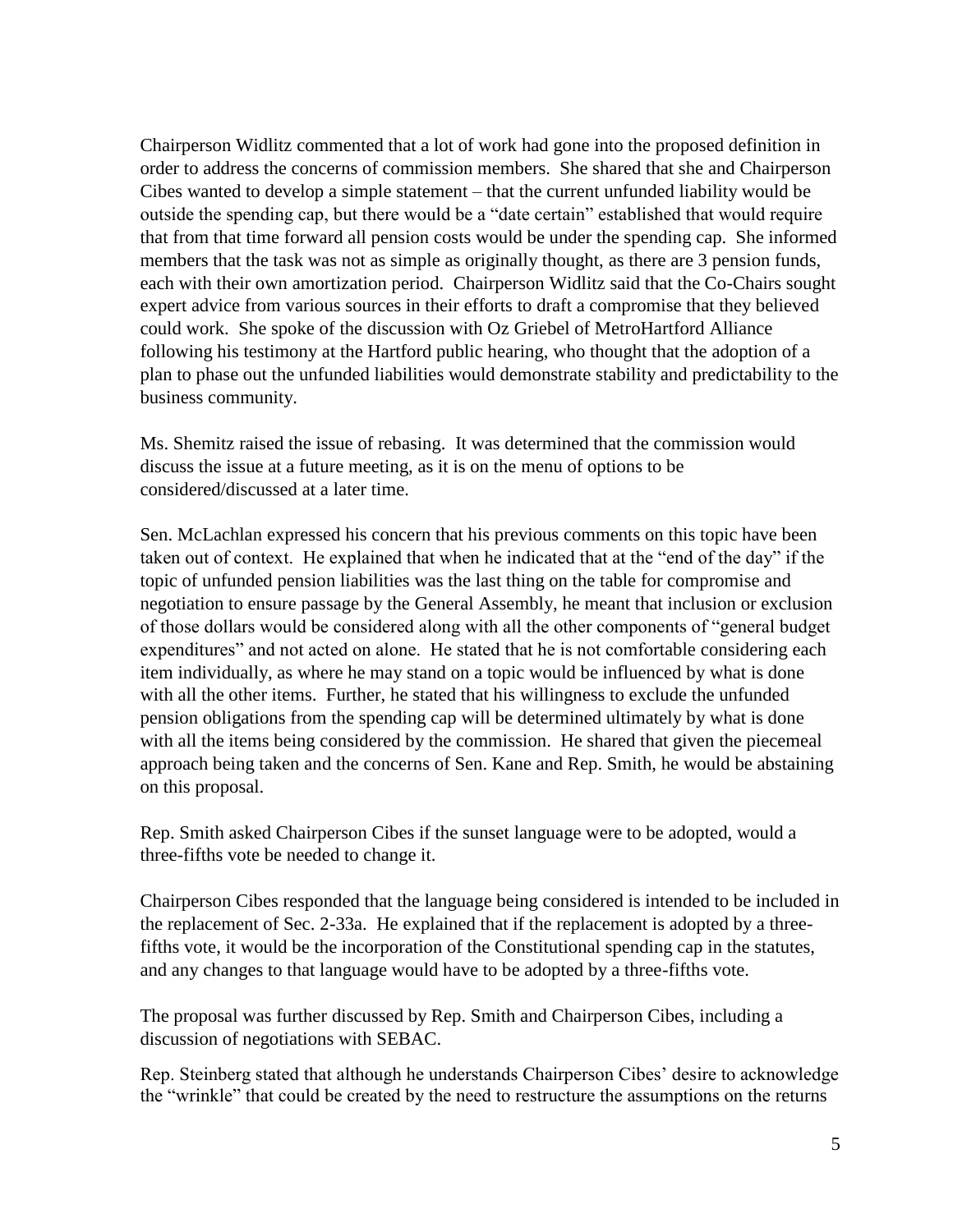on investment, he is not comfortable with attaching it as a contingency to a sunset. He remarked that when he had suggested a sunset at previous meetings, he intended for there to be a very clear sunset without conditions. He stated that he finds it problematic to attach some conditions to the sunset. He suggested that if the commission is going to deal with the issue of return on investment, which he believes to be a legitimate issue, it should be dealt with separately. Further, he commented that the commission can have a conversation regarding what happens in that sunset period, whether it's a schedule or phase-in where a certain percentage of the unfunded liability has to be dealt with in any given year. He believes that an effective sunset is clean and ends without any possible conditions relating to it.

Chairperson Cibes commented that he understood Rep. Steinberg's position. He remarked, however, that if 7% is not an adequate rate of return, and out of necessity the rate must be lower, then in order to assure that a sufficient payment is made to pay off the pension obligation he believes it is reasonable to make it exempt from the spending cap. He commented that otherwise there is a disincentive for the legislature to fully fund the actuarially determined contribution, which would result in the state continuing to "kick the can down the road".

Mr. Hunter commented on the proposal and expressed his appreciation for the work that had gone into its development. After sharing his concerns regarding the timeframe laid out in the proposal and the consideration of actuarial assumptions, he stated that he will support the proposal, although it falls short in his view. He expressed the hope that the commission could get to consensus on an approach and that the legislature can improve upon the language through public comment.

Rep. Ziobron referenced a memo produced by OFA that addressed the unfunded accrued liability exemption from the FY 16-17 spending cap calculation. She shared that the memo included an exhibit that showed the year over year growth of SERS, TRS and JRS through FY 17. She asked if the Co-Chairs had obtained calculations on what the year over year growth would be under the terms of the proposed definition.

Chairperson Cibes responded that he used information in Josh Wojcik's October 5 presentation, which showed the payment schedule from FY 18 through FY 24 for SERS.

Rep. Ziobron reiterated her position that the definitions need to be as simple as possible. She stated that the idea that somehow the pension liability for the foreseeable future will not be taken into account is concerning to her.

Ms. Shemitz offered an amendment to include language that called for the exclusion of the unfunded past accrued liability, provided that any increase in the unfunded accrued past liability due to a failure to make the full actuarially determined annual contribution shall not be exempt from the spending cap. She stated that she offered the amendment in order to make the clear distinction between the debt as it stands now, which would be exempt from the spending cap, and any increase in the core of that debt or in the principle because of a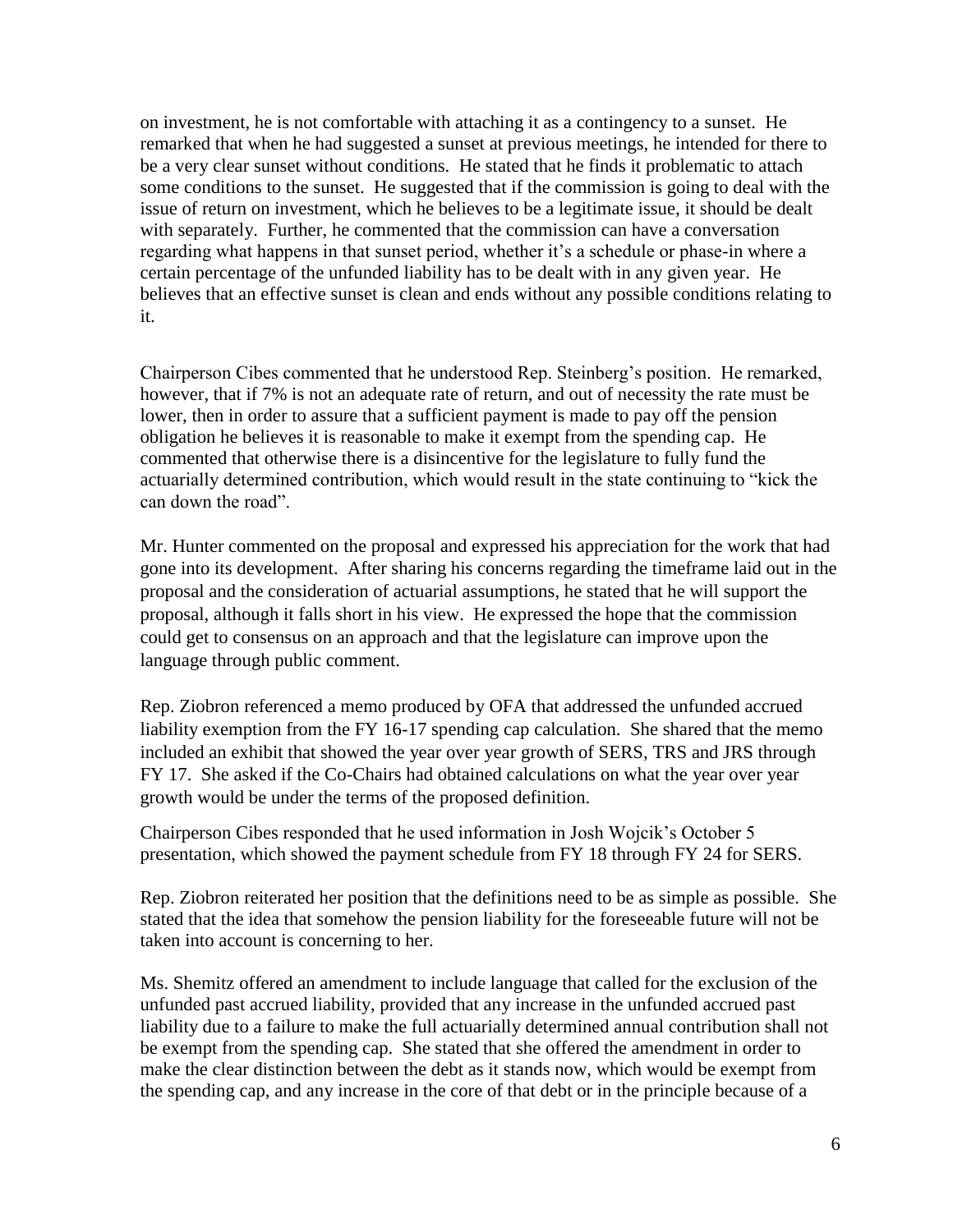failure to make an annual contribution, which would be included under the spending cap. Ms. Pelletier seconded the motion.

Sen. Kane inquired if other proposals would be considered regarding this issue. He asked if he could move to open the agenda to include Mr. Hunter's proposal, which had been emailed to members.

Chairperson Widlitz replied that Sen. Kane could make such a motion once the commission had completed its deliberations on the amendment before them.

Ms. Shemitz offered the following language:

As used in this section "general budget expenditures" means expenditures from appropriated funds authorized by public or special act of the General Assembly, provided (1) general budget expenditures shall not include expenditures for payment of bond, notes or other evidences of indebtedness, expenditures pursuant to section 4- 30a, expenditures [in years prior to and including fiscal year 2022] for the payment of the portion of the ADEC representing the unfunded liability of any retirement system or alternative retirement program administered by the State Employees Retirement Commission of expenditures [in years prior to and including fiscal year 2032] for the payment of the portion of the ADEC representing the unfunded liability of any retirement system or alternative retirement system administered by the teachers' retirement system, or for any such retirement system [expenditures for the payment of the portion of the ADEC representing any increase in the unfunded liability due to any changes in actuarial assumptions and cost methods] provided that any increase in the unfunded accrued past liability due to a failure to make the full actuarially determined annual contribution shall not be excluded from the definition of general budget expenditures

Ms. Shemitz explained that the intent of the amendment is to capture the issue Sen. McLachlan had raised at a previous meeting, which is that the current pension obligations would be under the spending cap and accrued unfunded liability would be excluded from the spending cap; additionally, there is protection against failure to pay current year obligations being pushed into later debt.

Chairperson Cibes offered a technical change to the amendment. Ms. Shemitz agreed with the Co-Chair's suggestion. The new amendment is as follows:

As used in this section "general budget expenditures" means expenditures from appropriated funds authorized by public or special act of the General Assembly, provided (1) general budget expenditures shall not include expenditures for payment of bond, notes or other evidences of indebtedness, expenditures pursuant to section 4- 30a, expenditures [in years prior to and including fiscal year 2022] for the payment of the portion of the ADEC representing the unfunded liability of any retirement system or alternative retirement program administered by the State Employees Retirement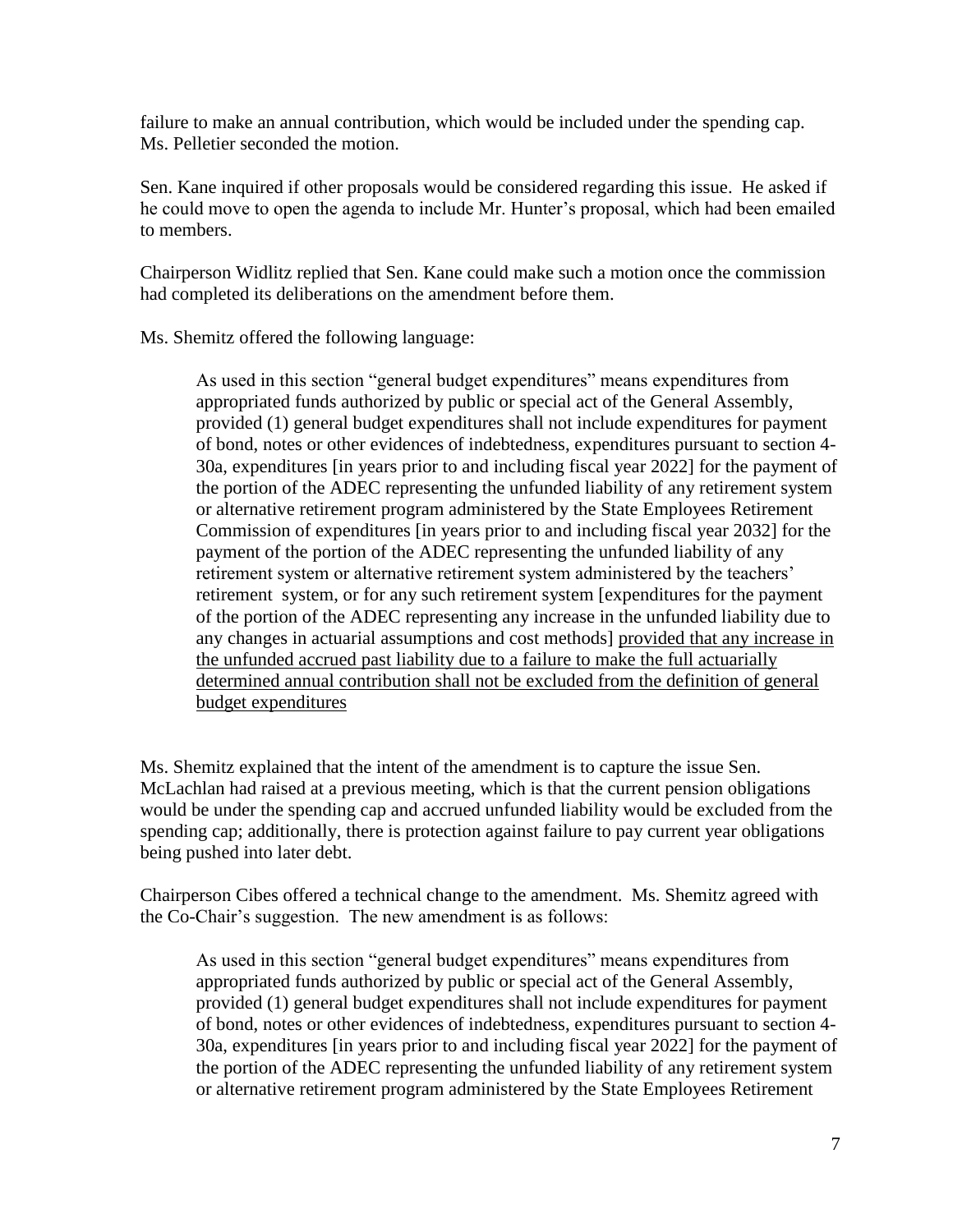Commission or [expenditures in years prior to and including fiscal year 2032 for the payment of the portion of the ADEC representing the unfunded liability of] any retirement system or alternative retirement system administered by the teachers' retirement system. [or for any such retirement system expenditures for the payment of the portion of the ADEC representing any increase in the unfunded liability due to any changes in actuarial assumptions and cost methods] provided that any increase in the unfunded accrued [past] liability due to a failure to make the full actuarially determined annual contribution shall be considered general budget expenditures.

Sen. Kane asked if the amendment removed the sunset provision, to which Ms. Shemitz responded that it did.

Sen. Kane remarked that the reason the sunset provision was included in the original proposed definition was to advance a compromise. He asked Ms. Shemitz if the amendment would result in an opposite approach.

Ms. Shemitz responded that it was not her intent to do so. She explained that she was attempting to respond to the concerns raised by commission members regarding the dates and the specificity of the dates being tied to any current negotiation with SEBAC, as well the potential for a legislature to not pay the current year obligation in order to push it out, thereby putting it outside the cap.

Sen. Kane responded that he did not see the amendment the same way as Ms. Shemitz. He then asked how "failure" would be defined.

Ms. Shemitz replied that it was her assumption that any language adopted by the commission would be reviewed by the Legislative Commissioners' Office for the appropriate terminology prior to a final vote by the commission. She reiterated that the intent of the amendment is that any nonpayment of the full amount of the current year obligation and any interest on that unpaid amount would be under the spending cap.

Sen. Kane stated that he could not see himself supporting the amendment while there were other proposals to be considered.

Rep. Smith inquired as to the amount of the total unfunded liability. Rob Wysock of OFA responded that for SERS the amount is \$14.9 billion, for JRS the amount is \$153.7 million, and for TRS the amount is \$10.8 billion.

Rep. Smith asked Ms. Shemitz how the amendment dealt with the payment of the unfunded liabilities. He discussed the concerns of the business community regarding stability and how the unfunded liabilities will be paid. He asked how the amendment addresses those concerns.

Ms. Shemitz replied that the business community would know that the unfunded liabilities would be paid because were the current obligation not paid, it would take away from the ability to make other expenditures on key services and infrastructure. She added that under the amendment there is no incentive not to pay the full annual contribution.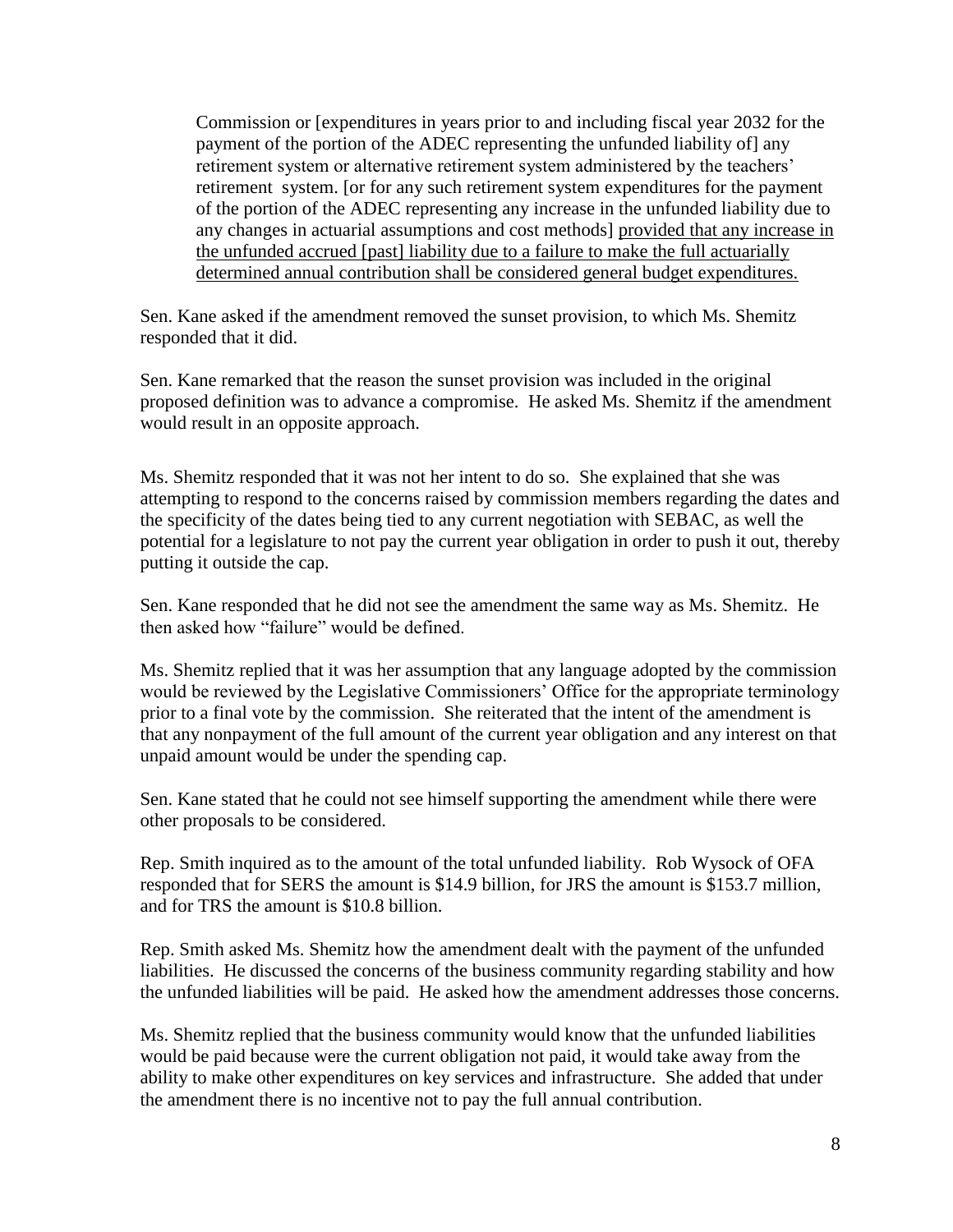Chairperson Widlitz asked Ms. Shemitz what effect, if any, the amendment would have on the current accumulated unfunded liabilities.

Ms. Shemitz responded that the amendment does not have any implications for speeding up or slowing down the payment on the unfunded liability in terms of the spending cap.

Chairperson Widlitz shared her concern that whatever language is adopted by the commission be a strong statement about a plan that addresses the current accrued unfunded liability.

Ms. Bates shared her thought that the amendment took what was meant to be more of compromise back to the original position, which is just moving the unfunded liabilities out from under the spending cap ad infinitum. She stated that she fears that a perverse disincentive will be created to increase those unfunded liabilities and keep normal costs low by keeping discount rates high.

Mr. Shuldman expressed his opposition to the amendment and the underlying proposal. He stated that he didn't see the business community supporting them either. Further, he recommended that a bi-partisan group of stakeholders be formed to develop a solution regarding the unfunded liabilities.

Ms. Shemitz stated that her intention is offering the amendment was to try to put into language the compromise she thought had been suggested. As it appears that it is not the compromise that she understood to have been suggested, she withdrew her amendment. Ms. Pelletier withdrew her second.

Chairperson Widlitz stated that as the amendment had been withdrawn, the original proposal was now before the commission.

Ms. Bates stated that she was struck by the comments offered by a witness at the public hearing in New Haven as to why he thought everything should be under the spending cap. She shared that he had remarked that as things are moved outside of the spending cap, the state is saying that a certain group of people is privileged over everyone else. She stated that those groups whose interests remain under the spending cap will have to fight for scarcer resources. In addition, she expressed the concern that in moving unfunded liabilities in any form outside the spending cap the incentive to develop meaningful pension reform is removed. She spoke of the efforts in other states and municipalities that have resulted in drastic reductions to unfunded liabilities.

Mr. Shuldman spoke of his concerns regarding the timeframes laid out in the proposal. He stated that he could not support the proposal and does not view it as a compromise.

Rep. Steinberg stated that it appeared that the commission was at loggerheads. He commented that it appeared that there wasn't anything "on the table" that represented consensus. He suggested that the commission have further deliberations, and he offered to work on language for consideration.